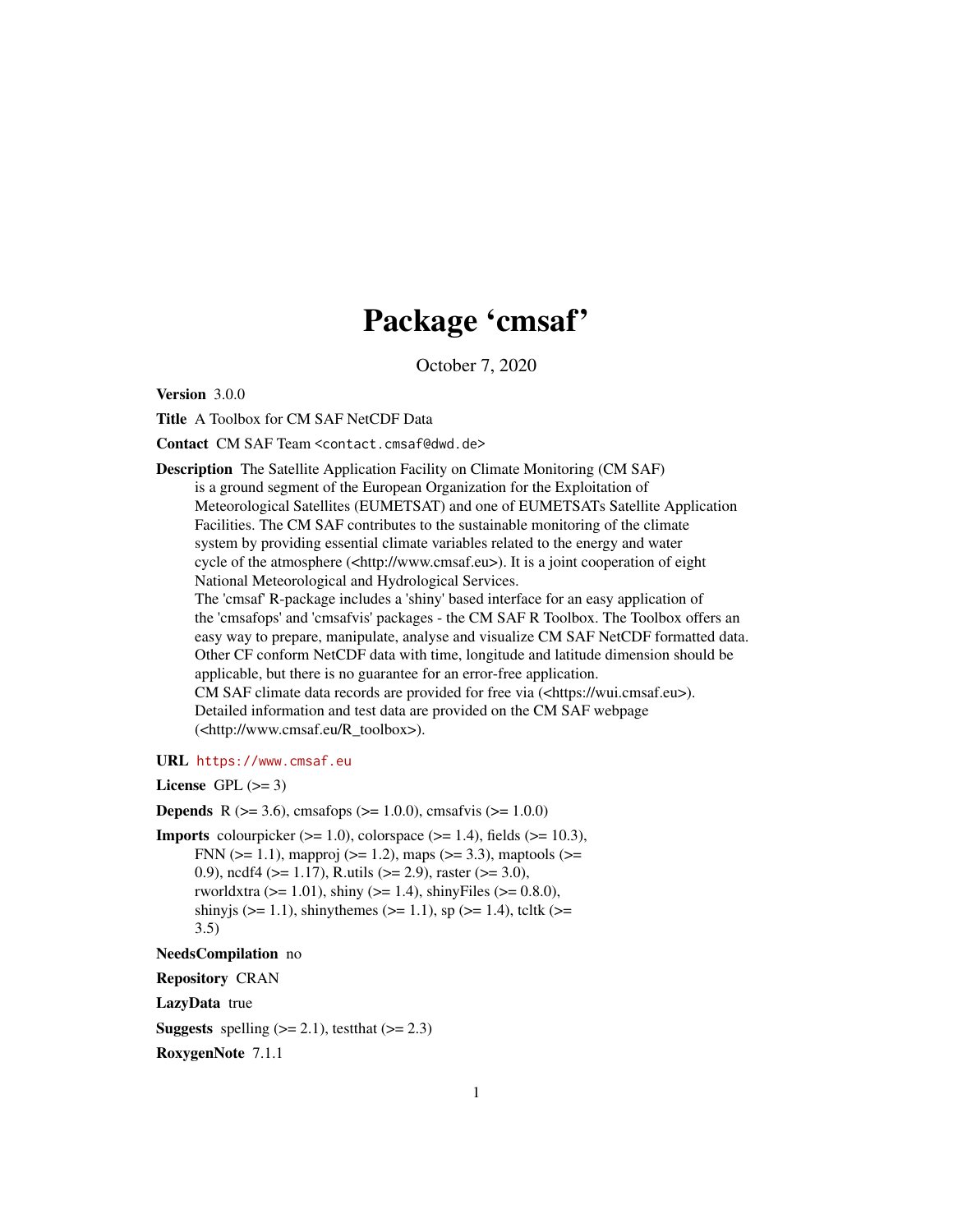2 cmsaf

Encoding UTF-8 Language en-US Author Steffen Kothe [aut, cre] Maintainer Steffen Kothe <Steffen.Kothe@dwd.de> Date/Publication 2020-10-07 12:00:17 UTC

### R topics documented:

#### **Index** [4](#page-3-0)

cmsaf *cmsaf: A user-friendly Toolbox for preparing, manipulating, analyzing and visualizing satellite-based CM SAF NetCDF formatted data.*

#### Description

The 'cmsafops' functions are manipulating NetCDF input files and write the result in a separate output file. The functions were designed and tested for CM SAF NetCDF data, but most of the functions can be applied to other NetCDF data, which use the CF convention and time, latitude, longitude dimensions. As interface This package uses functionalities of the [cmsafops](#page-0-0) and [cmsafvis](#page-0-0) packages.

#### Get started

Run run\_toolbox() to open the interactive toolbox.

#### Author(s)

Maintainer: Steffen Kothe <Steffen.Kothe@dwd.de>

Contact: CM SAF Team <contact.cmsaf@dwd.de>

#### References

#### [http://www.cmsaf.eu/R\\_toolbox](http://www.cmsaf.eu/R_toolbox)

Kothe, S.; Hollmann, R.; Pfeifroth, U.; Träger-Chatterjee, C.; Trentmann, J. The CM SAF R Toolbox—A Tool for the Easy Usage of Satellite-Based Climate Data in NetCDF Format. ISPRS Int. J. Geo-Inf. 2019, 8, 109. <https://doi.org/10.3390/ijgi8030109>

<span id="page-1-0"></span>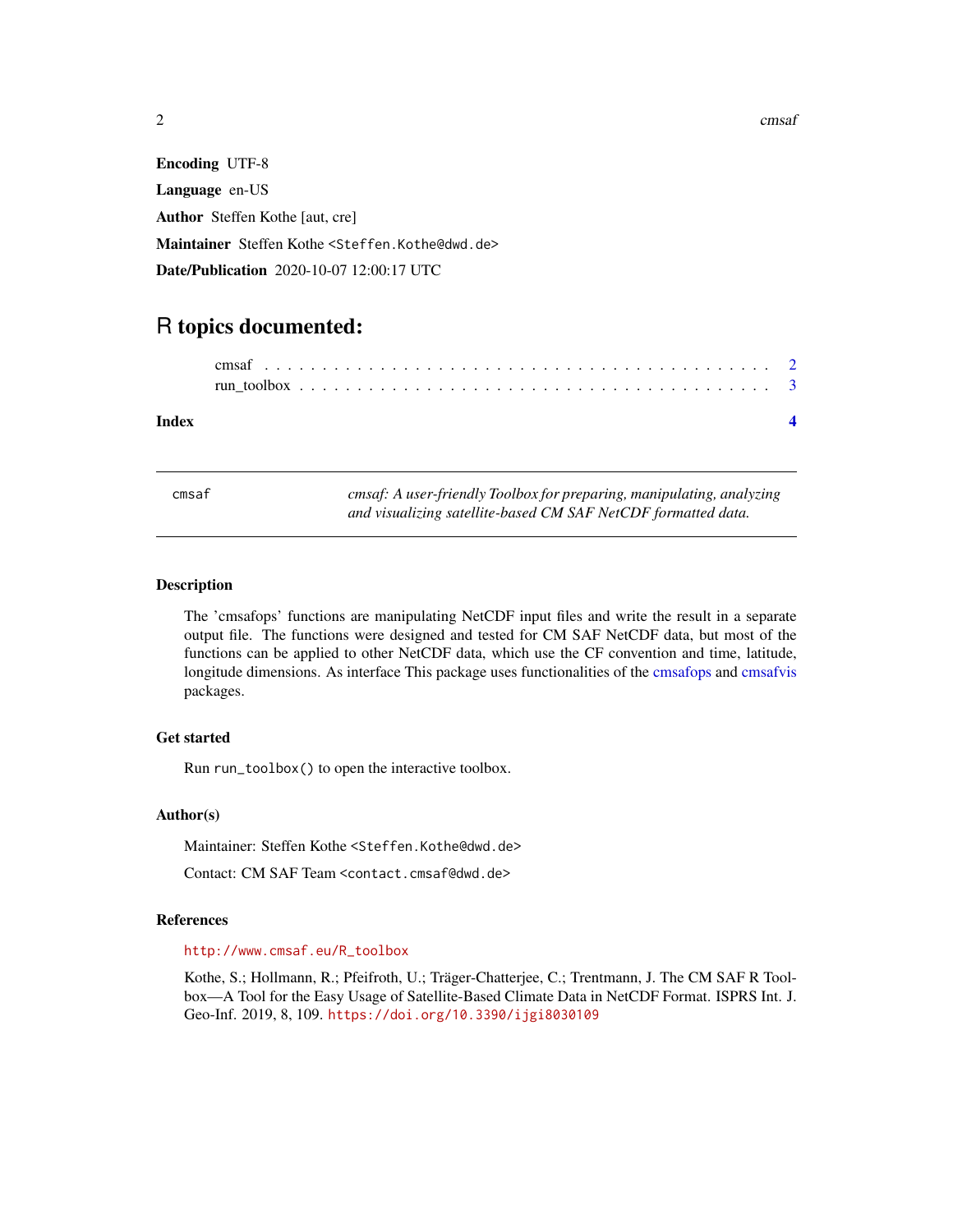<span id="page-2-0"></span>

#### Description

Run the interactive shiny-based CM SAF R Toolbox. It uses functions from [cmsafops](#page-0-0) and [cmsafvis.](#page-0-0)

#### Usage

run\_toolbox(...)

#### Arguments

... Arguments to be passed to [runApp](#page-0-0).

#### Examples

## Not run: run\_toolbox(launch.browser = TRUE)